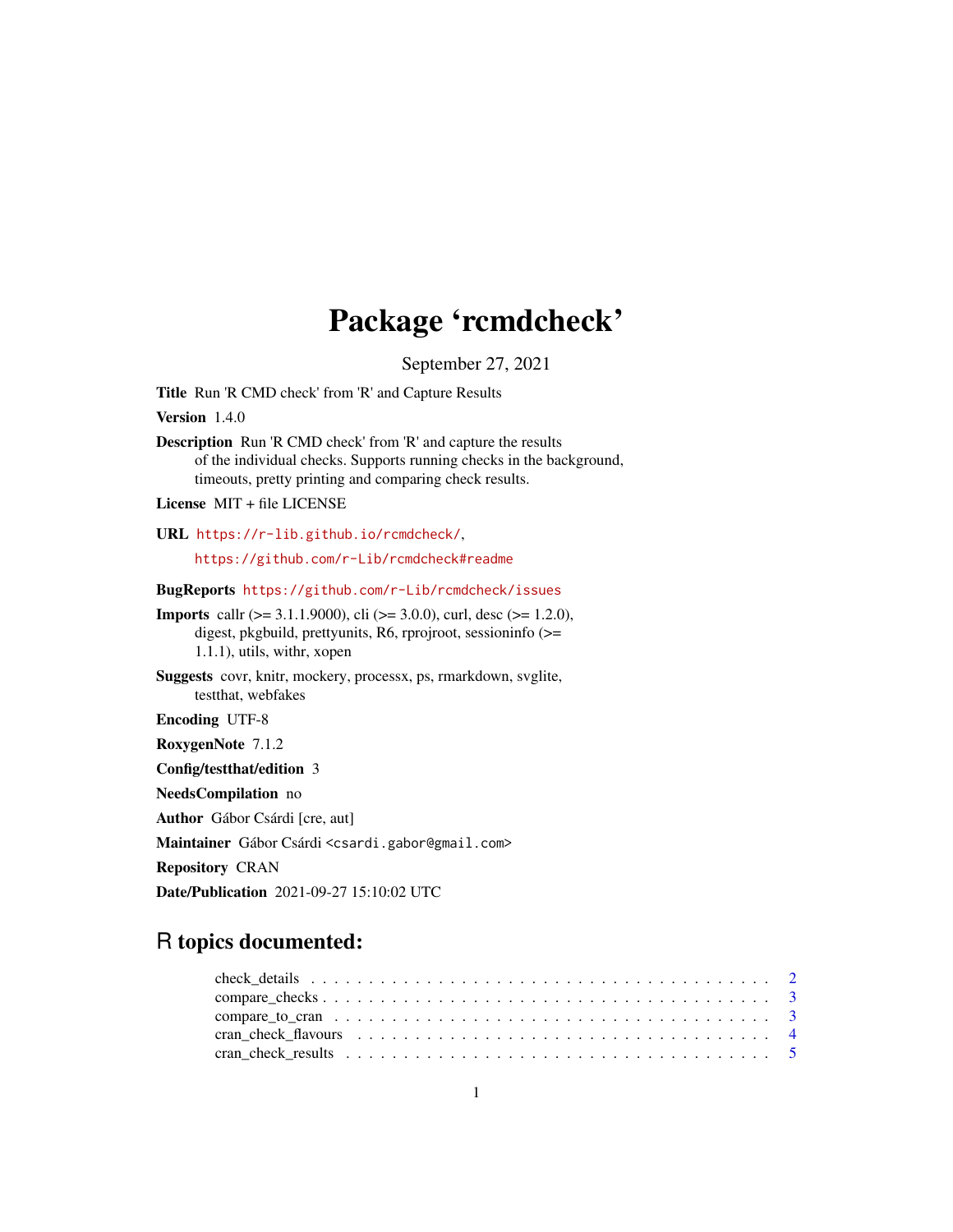#### <span id="page-1-0"></span>2 check\_details

| Index | 13 |
|-------|----|

check\_details *Query R CMD check results and parameters*

#### Description

Query R CMD check results and parameters

#### Usage

check\_details(check)

#### Arguments

check **A** check result.

#### Value

A named list with elements:

- package: package name.
- version: package version.
- rversion: R version.
- notes: character vector of check NOTEs, each NOTE is an element.
- warnings: character vector of check WARNINGs, each WARNING is an element.
- errors: character vector of check ERRORs, each ERROR is an element. A check timeout adds an ERROR to this vector.
- platform: check platform
- checkdir: check directory.
- install\_out: the output of the installation, contents of the 00install.out file. A single string.
- description: the contents of the DESCRIPTION file of the package. A single string.
- session\_info: the output of [sessioninfo::session\\_info\(\)](#page-0-0), from the R session performing the checks.
- checkdir: the path to the check directory, if it hasn't been cleaned up yet, or NA. The check directory is automatically cleaned up, when the check object is deleted (garbage collected).
- cran: whether it is a CRAN packaged package.
- bioc: whether it is a BioConductor package.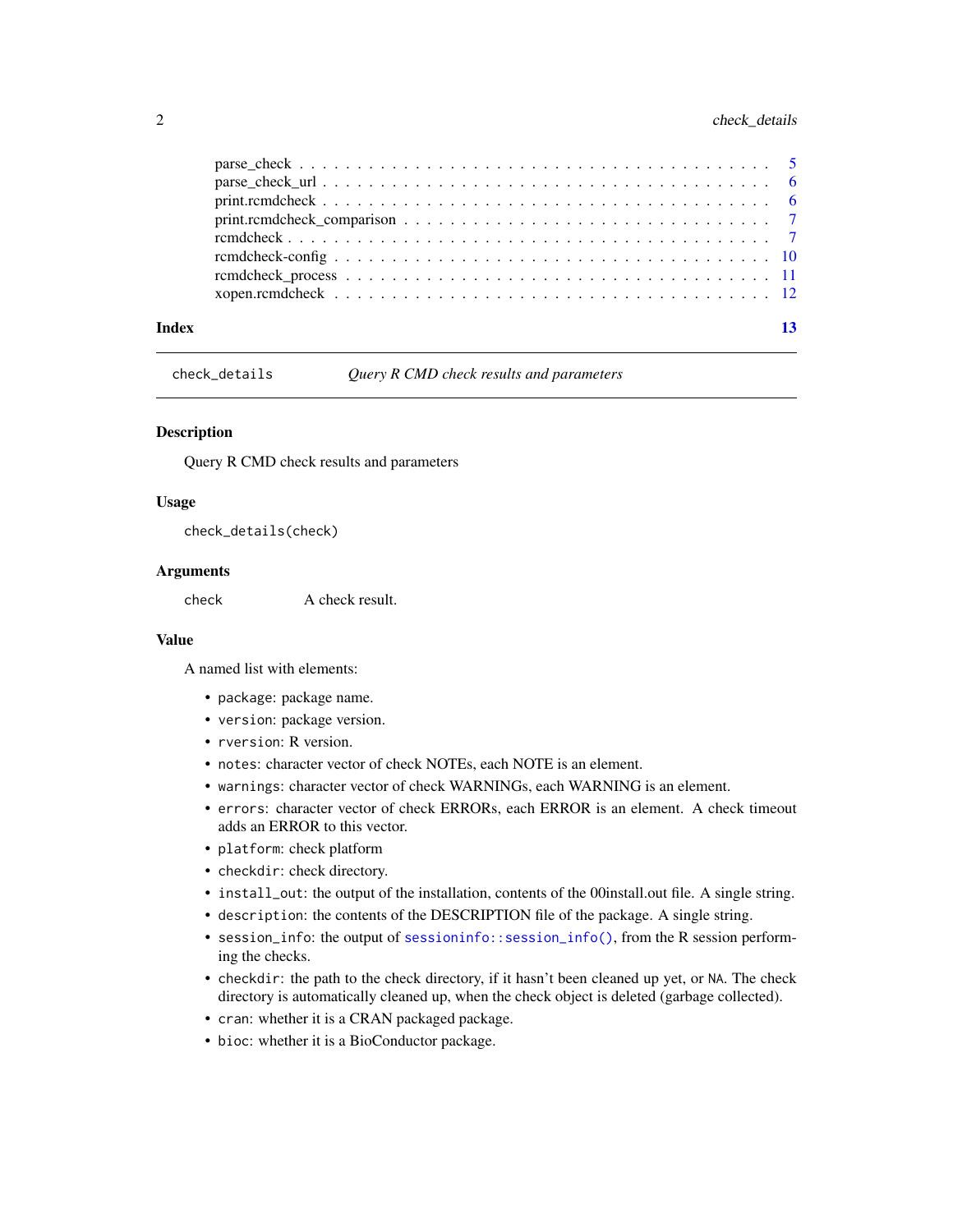<span id="page-2-2"></span><span id="page-2-0"></span>

#### Description

Compare a set of check results to another check result

#### Usage

```
compare_checks(old, new)
```
#### Arguments

| old | A check result, or a list of check results. |
|-----|---------------------------------------------|
| new | A check result.                             |

#### Value

An rcmdcheck\_comparison object with fields:

- package: the name of the package, string,
- versions: package versions, length two character,
- status: comparison status, see below,
- old: list of rcmdcheck objects the old check(s),
- new: rcmdcheck object, the new check,
- cmp:

#### See Also

Other check comparisons: [compare\\_to\\_cran\(](#page-2-1))

<span id="page-2-1"></span>compare\_to\_cran *Compare a check result to CRAN check results*

#### Description

Compare a check result to CRAN check results

#### Usage

compare\_to\_cran(check, flavours = cran\_check\_flavours(check\$package))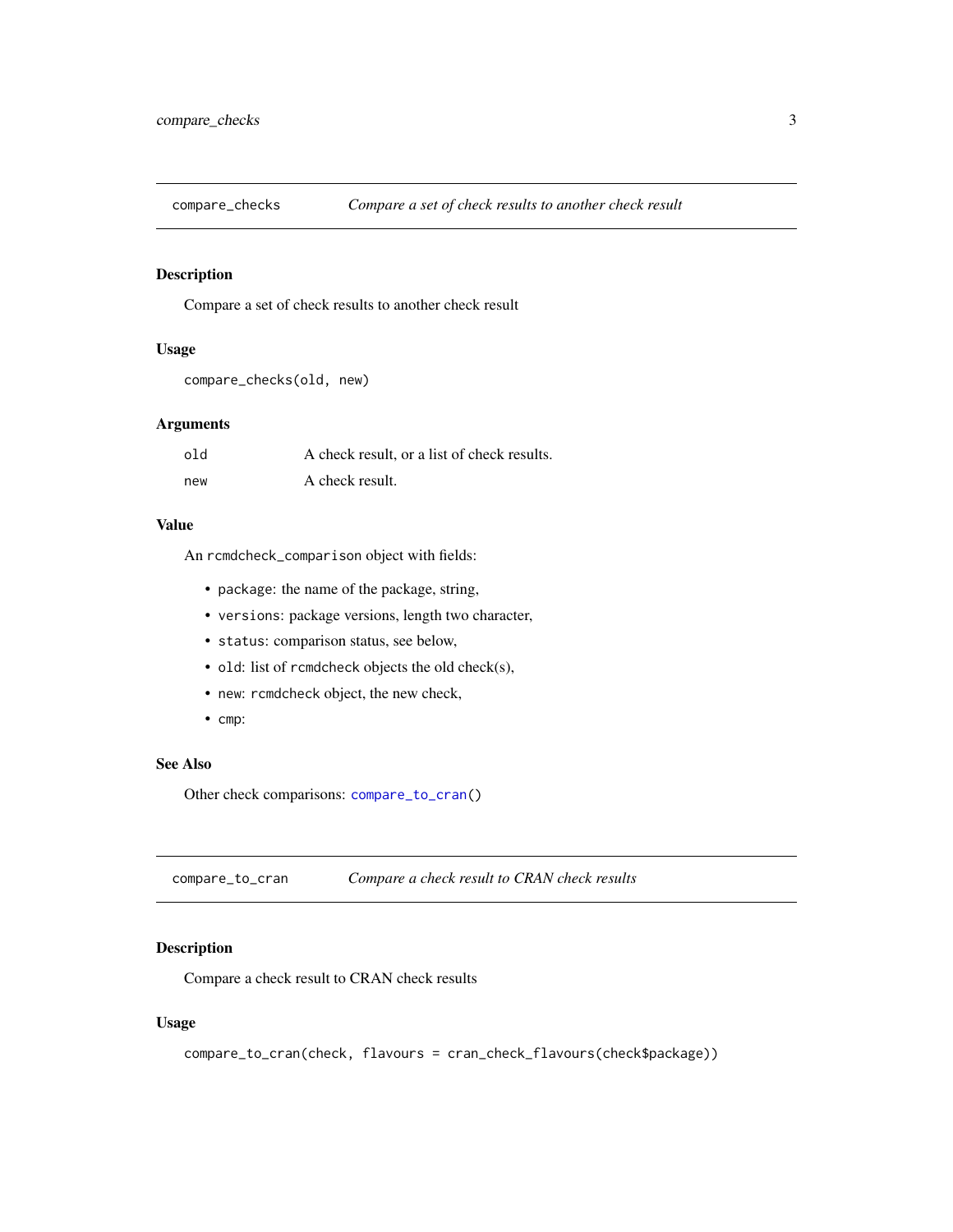#### <span id="page-3-0"></span>Arguments

| check    | A check result.                                                  |
|----------|------------------------------------------------------------------|
| flavours | CRAN check flavour(s) to use. By default all platforms are used. |

#### Value

An rmdcheck\_comparison object.

#### See Also

Other check comparisons: [compare\\_checks\(](#page-2-2))

cran\_check\_flavours *Download and show all CRAN check flavour platforms*

#### Description

If the package argument is NULL, then all current platforms are downloaded. If the package argument is specified, then all flavours used for the latest package checks for that package, are downloaded and returned.

#### Usage

```
cran_check_flavours(package = NULL)
```
#### Arguments

package CRAN package name or NULL.

#### Value

Character vector of platform ids.

#### Examples

```
## Not run:
cran_check_flavours()
cran_check_flavours("simplegraph")
```
## End(Not run)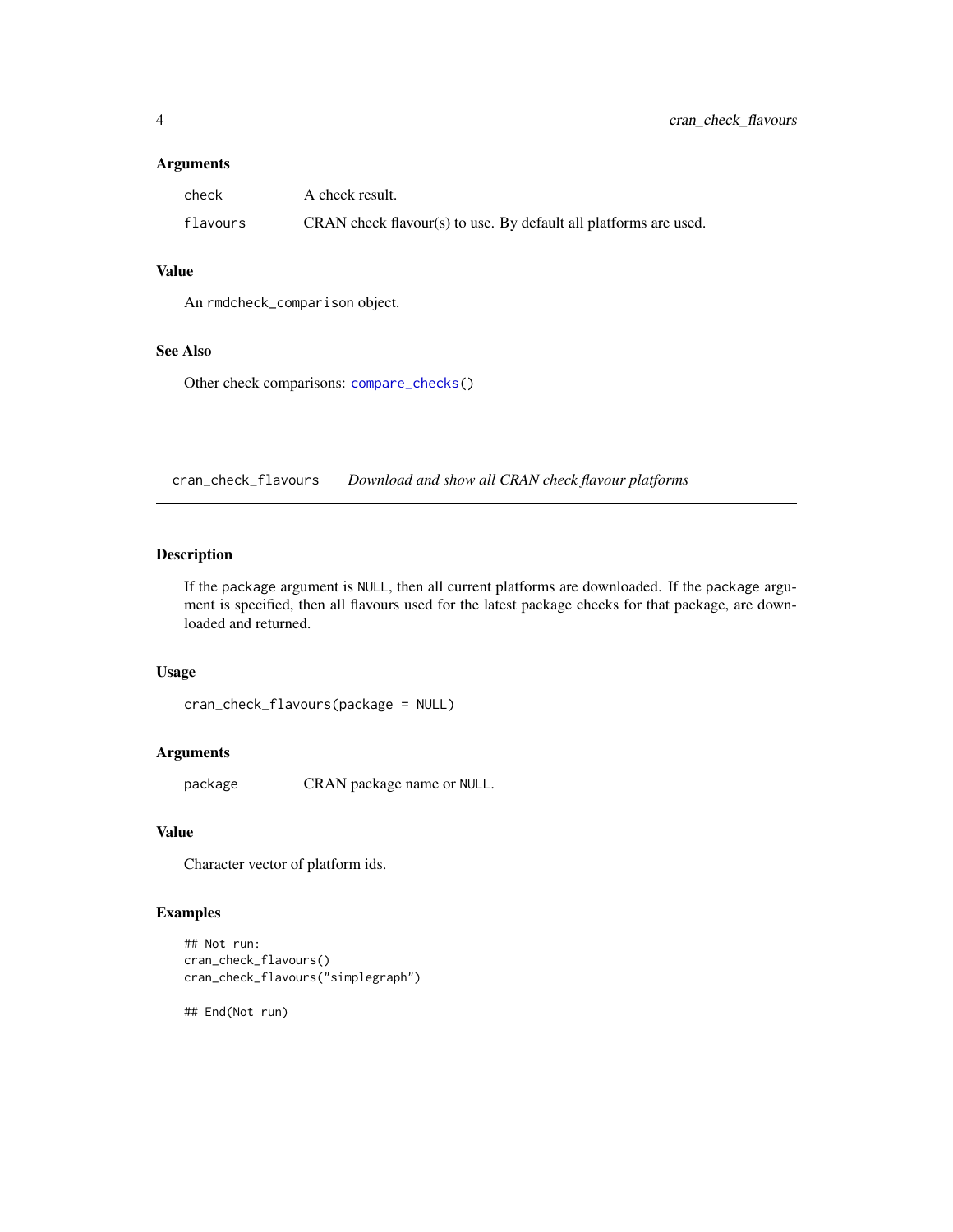<span id="page-4-0"></span>cran\_check\_results *Download and parse R CMD check results from CRAN*

#### Description

Download and parse R CMD check results from CRAN

#### Usage

```
cran_check_results(
  package,
  flavours = cran_check_flavours(package),
  quiet = FALSE
)
```
#### Arguments

| package  | Name of a single package to download the checks for.                                         |
|----------|----------------------------------------------------------------------------------------------|
| flavours | CRAN check flavours to use. Defaults to all flavours that were used to check the<br>package. |
| quiet    | Whether to omit the download progress bars.                                                  |

#### Value

A list of rcmdcheck objects.

<span id="page-4-1"></span>parse\_check *Parse* R CMD check *results from a file or string*

#### Description

At most one of file or text can be given. If both are NULL, then the current working directory is checked for a 00check.log file.

#### Usage

 $parse\_check(file = NULL, text = NULL, ...)$ 

#### Arguments

| file                    | The 00 check, log file, or a directory that contains that file. It can also be a<br>connection object. |
|-------------------------|--------------------------------------------------------------------------------------------------------|
| text                    | The contents of a 00 check. Log file.                                                                  |
| $\cdot$ $\cdot$ $\cdot$ | Other arguments passed onto the constructor. Used for testing.                                         |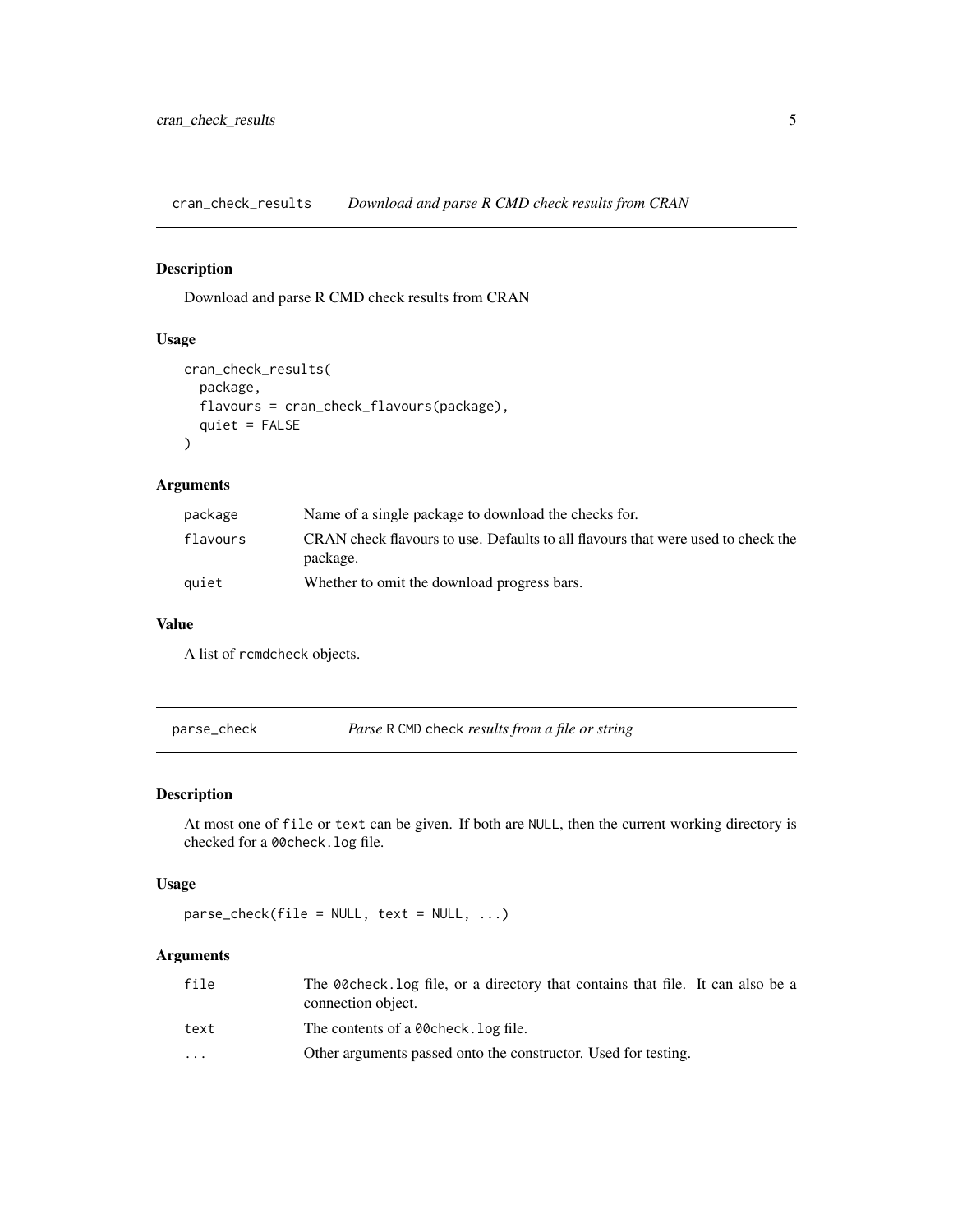<span id="page-5-0"></span>An rcmdcheck object, the check results.

#### See Also

[parse\\_check\\_url](#page-5-1)

<span id="page-5-1"></span>parse\_check\_url *Shorthand to parse R CMD check results from a URL*

#### Description

Shorthand to parse R CMD check results from a URL

#### Usage

parse\_check\_url(url, quiet = FALSE)

#### Arguments

| ur]   | URL to parse the results from. Note that it should not contain HTML markup, |
|-------|-----------------------------------------------------------------------------|
|       | just the text output.                                                       |
| auiet | Passed to download.file.                                                    |

#### Value

An rcmdcheck object, the check results.

#### See Also

[parse\\_check](#page-4-1)

<span id="page-5-2"></span>print.rcmdcheck *Print R CMD check results*

#### Description

Print R CMD check results

#### Usage

```
## S3 method for class 'rcmdcheck'
print(
 x,
 header = TRUE,
 test_output = getOption("rcmdcheck.test_output", FALSE),
  ...
)
```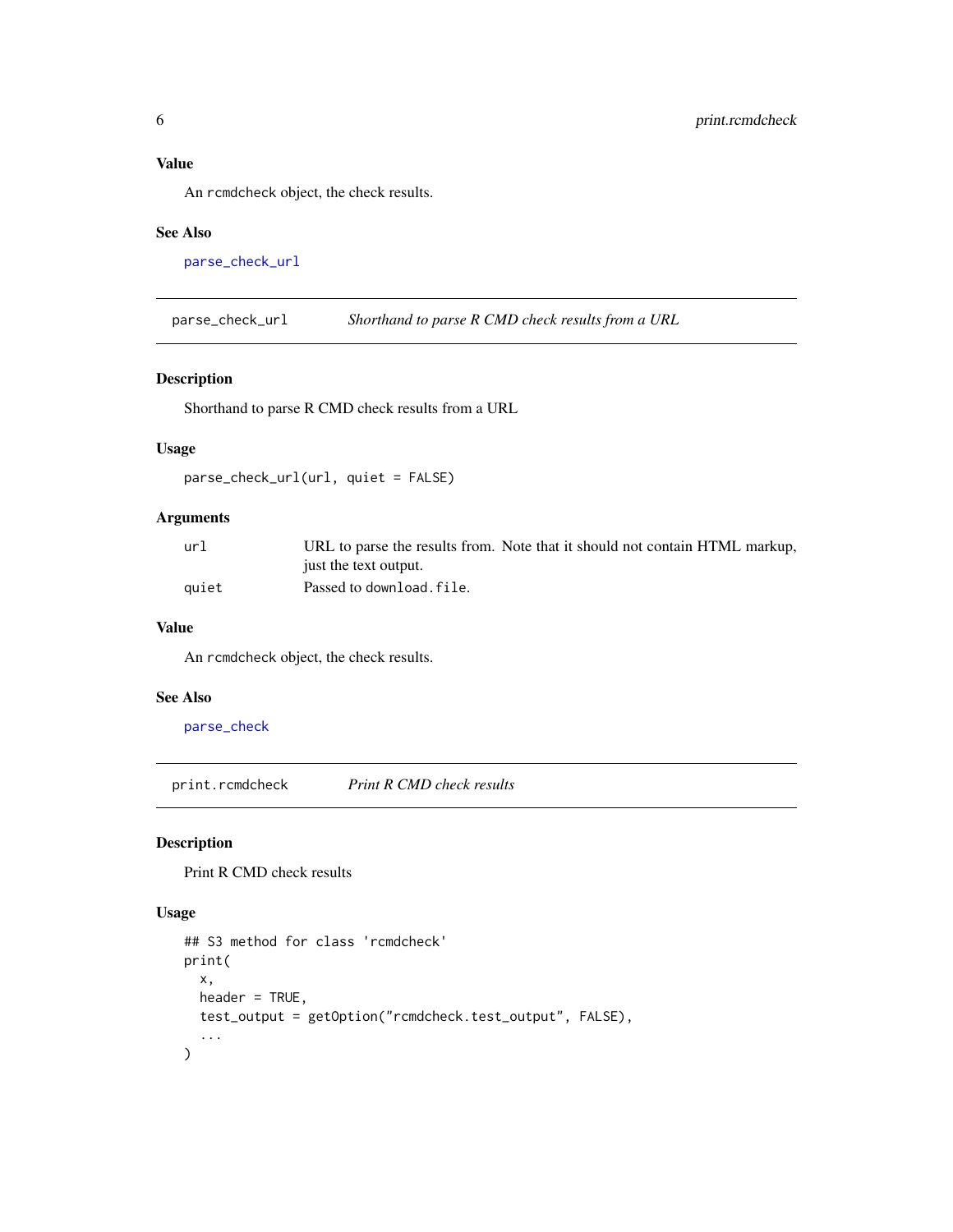#### <span id="page-6-0"></span>Arguments

| $\mathsf{X}$ | Check result object to print.                                                                                                              |
|--------------|--------------------------------------------------------------------------------------------------------------------------------------------|
| header       | Whether to print a header.                                                                                                                 |
| test_output  | if TRUE, include the test output in the results, if there are no test failures. If some<br>tests fail, then only the failures are printed. |
| .            | Additional arguments, currently ignored.                                                                                                   |

print.rcmdcheck\_comparison

*Print R CMD check result comparisons*

#### Description

See [compare\\_checks\(\)](#page-2-2) and [compare\\_to\\_cran\(\)](#page-2-1).

#### Usage

```
## S3 method for class 'rcmdcheck_comparison'
print(x, header = TRUE, ...)
```
#### Arguments

|           | R CMD check result comparison object.                                                                                             |
|-----------|-----------------------------------------------------------------------------------------------------------------------------------|
| header    | Whether to print the header. You can suppress the header if you want to use the<br>printout as part of another object's printout. |
| $\ddotsc$ | Additional arguments, currently ignored.                                                                                          |

<span id="page-6-1"></span>rcmdcheck *Run R CMD check from R and Capture Results*

#### Description

Run R CMD check from R programmatically, and capture the results of the individual checks. Runs R CMD check as an external command, and parses its output and returns the check failures.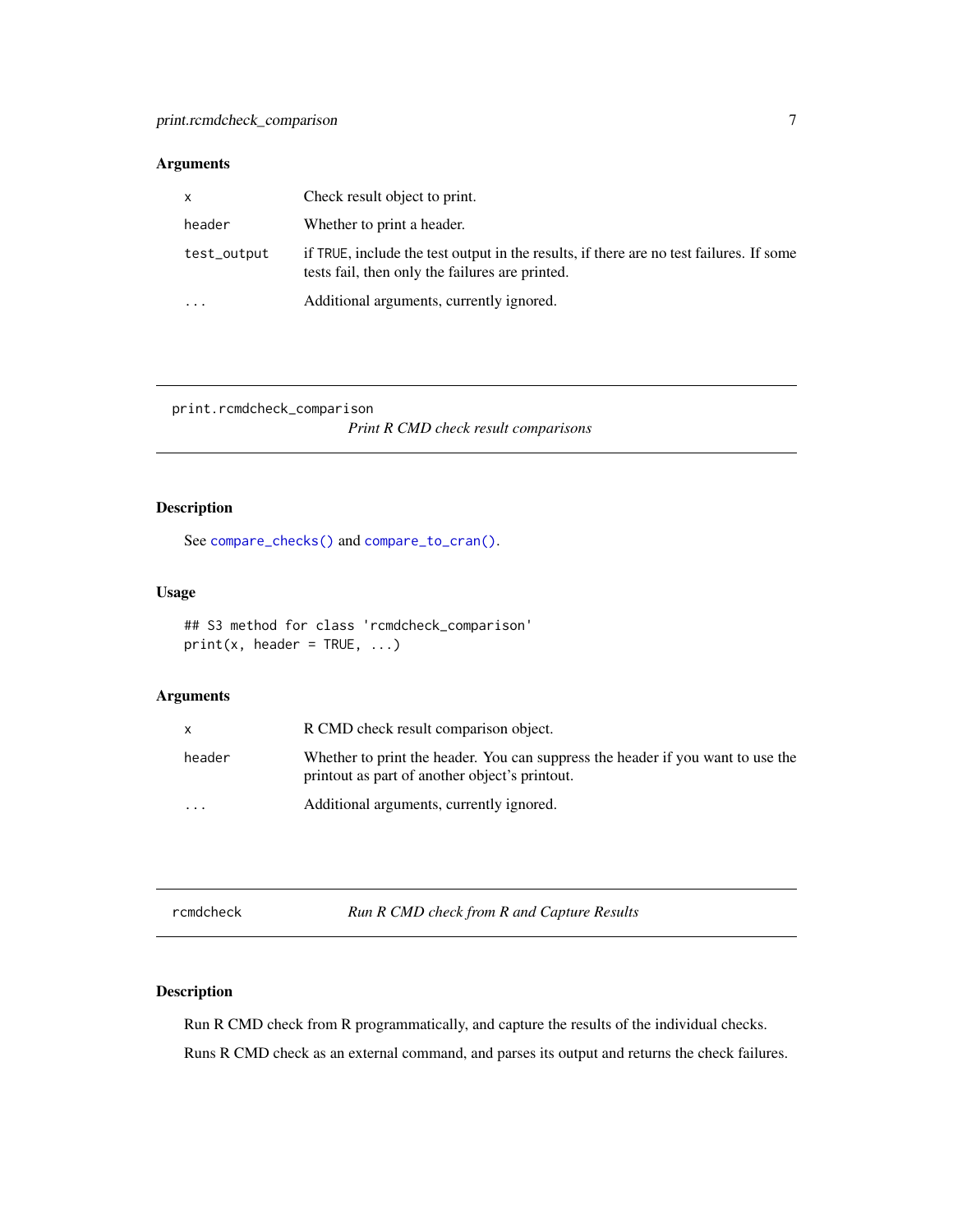### Usage

```
rcmdcheck(
  path = "."quiet = FALSE,
 args = character(),build_args = character(),
 check_dir = NULL,
 libpath = .libPaths(),
  repos = getOption("repos"),
 timeout = Inf,
 error_on = Sys.getenv("RCMDCHECK_ERROR_ON", c("never", "error", "warning",
   "note")[1]),
 env = character()
\mathcal{L}
```
#### Arguments

| path       | Path to a package tarball or a directory.                                                                                                                                                                                                                                                                                                                                                                                                                                                                                        |
|------------|----------------------------------------------------------------------------------------------------------------------------------------------------------------------------------------------------------------------------------------------------------------------------------------------------------------------------------------------------------------------------------------------------------------------------------------------------------------------------------------------------------------------------------|
| quiet      | Whether to print check output during checking.                                                                                                                                                                                                                                                                                                                                                                                                                                                                                   |
| args       | Character vector of arguments to pass to R CMD check. Pass each argument<br>as a single element of this character vector (do not use spaces to delimit ar-<br>guments like you would in the shell). For example, to skip running of exam-<br>ples and tests, use args = c("--no-examples", "--no-tests") and not args<br>= "--no-examples --no-tests". (Note that instead of the --output option<br>you should use the check_dir argument, because --output cannot deal with<br>spaces and other special characters on Windows.) |
| build_args | Character vector of arguments to pass to R CMD build. Pass each argument as<br>a single element of this character vector (do not use spaces to delimit arguments<br>like you would in the shell). For example, build_args = $c$ ("--force", "--keep-empty-dirs")<br>is a correct usage and build_args = "--force --keep-empty-dirs" is incor-<br>rect.                                                                                                                                                                           |
| check_dir  | Path to a directory where the check is performed. If this is not NULL, then the<br>a temporary directory is used, that is cleaned up when the returned object is<br>garbage collected.                                                                                                                                                                                                                                                                                                                                           |
| libpath    | The library path to set for the check. The default uses the current library path.                                                                                                                                                                                                                                                                                                                                                                                                                                                |
| repos      | The repos option to set for the check. This is needed for cyclic dependency<br>checks if you use the --as-cran argument. The default uses the current value.                                                                                                                                                                                                                                                                                                                                                                     |
| timeout    | Timeout for the check, in seconds, or as a base::difftime object. If it is not<br>finished before this, it will be killed. Inf means no timeout. If the check is<br>timed out, that is added as an extra error to the result object.                                                                                                                                                                                                                                                                                             |
| error_on   | Whether to throw an error on R CMD check failures. Note that the check is<br>always completed (unless a timeout happens), and the error is only thrown after<br>completion. If "never", then no errors are thrown. If "error", then only ERROR<br>failures generate errors. If "warning", then WARNING failures generate errors as<br>well. If "note", then any check failure generated an error. Its default can be<br>modified with the RCMDCHECK_ERROR_ON environment variable. If that is not set,<br>then "never" is used.  |

<span id="page-7-0"></span>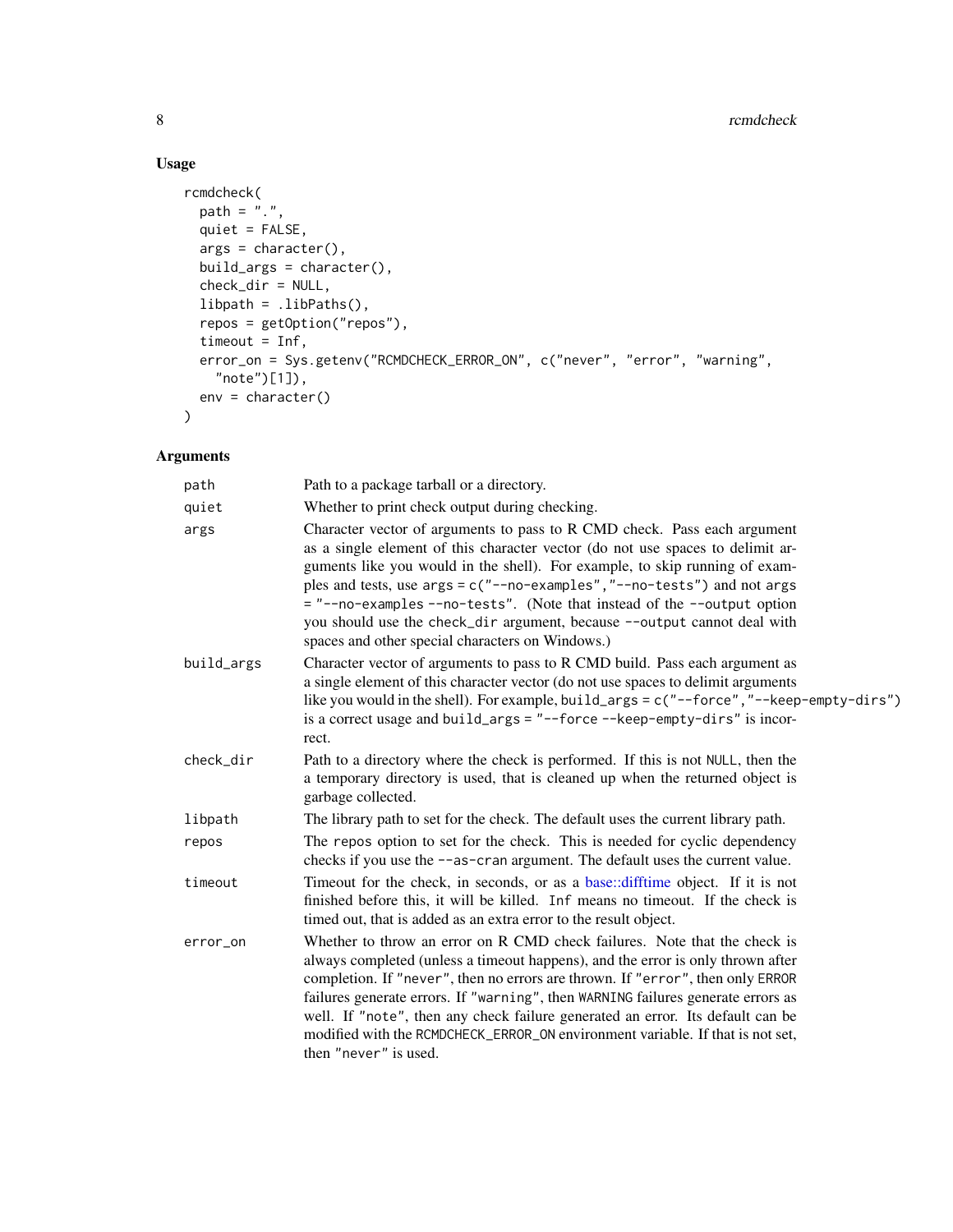#### <span id="page-8-0"></span>rcmdcheck 99

env A named character vector, extra environment variables to set in the check process.

#### Details

See [rcmdcheck\\_process](#page-10-1) if you need to run R CMD check in a background process.

#### Value

An S3 object (list) with fields errors, warnings and notes. These are all character vectors containing the output for the failed check.

#### Turning off package checks

Sometimes it is useful to programmatically turn off some checks that may report check NOTEs. rcmdcehck provides two ways to do this.

First, you may declare in DESCRIPTION that you don't want to see NOTEs that are accepted on CRAN, with this entry:

Config/rcmdcheck/ignore-inconsequential-notes: true

Currently, this will make rcmdcheck ignore the following notes:

- report large package sizes ( R\_CHECK\_PKG\_SIZES = FALSE),
- check cross-references in Rd files (\_R\_CHECK\_RD\_XREFS\_ = FALSE),
- NOTE if package requires GNU make (\_R\_CHECK\_CRAN\_INCOMING\_NOTE\_GNU\_MAKE\_ = FALSE),
- report marked non-ASCII strings in datasets (\_R\_CHECK\_PACKAGE\_DATASETS\_SUPPRESS\_NOTES\_ = TRUE).

The second way is more flexible, and lets you turn off individual checks via setting environment variables. You may provide a tools/check.env *environment file* in your package with the list of environment variable settings that rcmdcheck will automatically use when checking the package. See [Startup](#page-0-0) for the format of this file.

Here is an example tools/check.env file:

```
# Report if package size is larger than 10 megabytes
_R_CHECK_PKG_SIZES_THRESHOLD_=10
# Do not check Rd cross references
_R_CHECK_RD_XREFS_=false
# Do not report if package requires GNU make
_R_CHECK_CRAN_INCOMING_NOTE_GNU_MAKE_=false
# Do not check non-ASCII strings in datasets
_R_CHECK_PACKAGE_DATASETS_SUPPRESS_NOTES_=true
```
See the ["R internals" manual](https://cran.r-project.org/doc/manuals/r-devel/R-ints.html) and the [R source code](https://github.com/wch/r-source) for the environment variables that control the checks.

Note that Config/rcmdcheck/ignore-inconsequential-notes and the check.env file are only supported by rcmdcheck, and running R CMD check from a shell (or GUI) will not use them.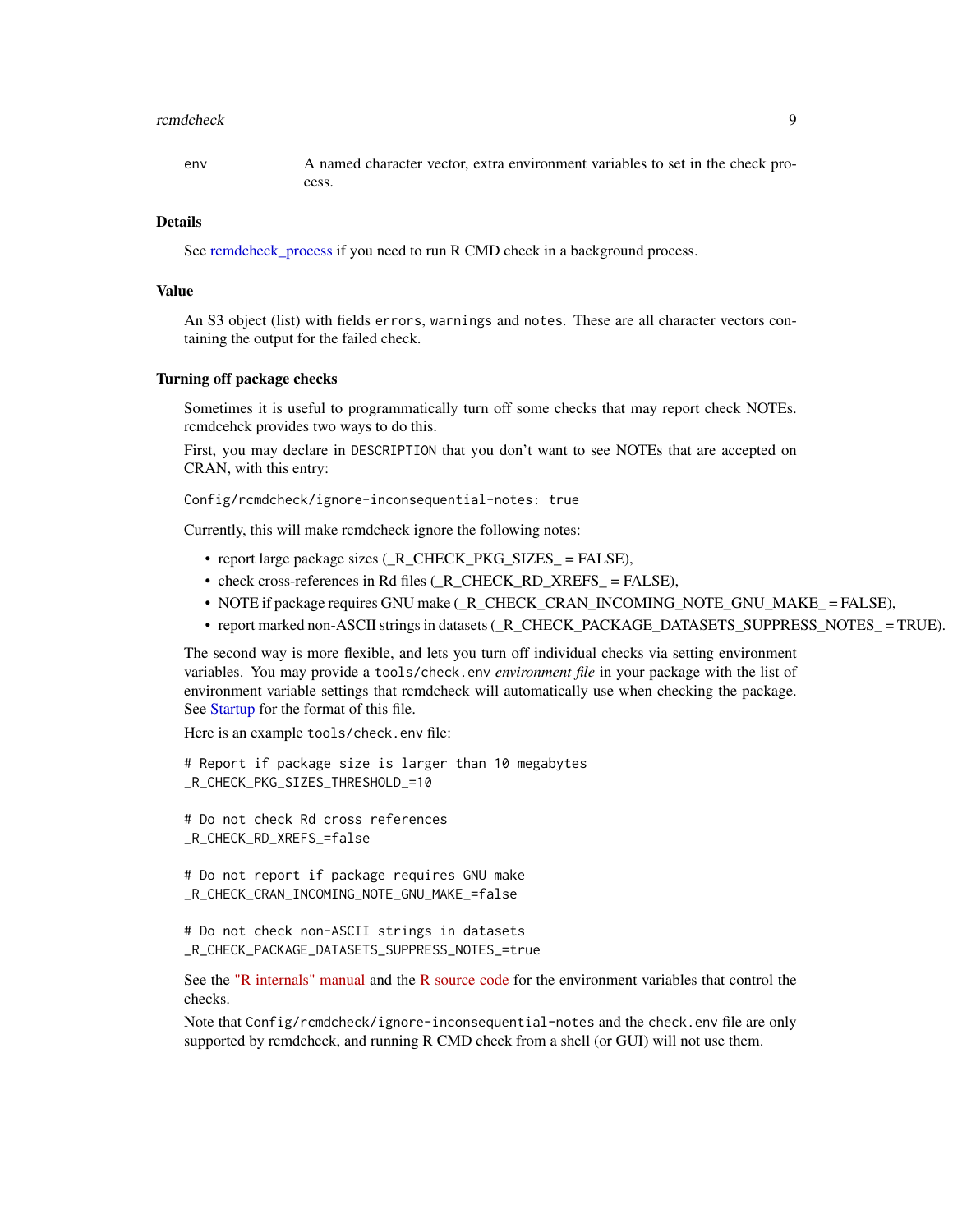<span id="page-9-0"></span>rcmdcheck-config *rcmdcheck configuration*

#### **Description**

Options take precedence over environment variables. E.g. if both the RCMDCHECK\_NUM\_COLORS environment variables and the rcmdcheck.num\_colors option are set, then the latter is used.

#### Details

rcmdcheck uses the cli package for much of its output, so you can configure the output via cli, see [cli::cli-config.](#page-0-0)

Package configration is defined in the DESCRIPTION file of the checked package. E.g.:

Config/build/clean-inst-doc: FALSE

#### Environment variables

- R\_PROFILE\_USER: standard R environment variable to configure the path to the user level R profile. See [base::R\\_PROFILE\\_USER.](#page-0-0)
- RCMDCHECK\_BASE\_URL: URL to the root of the CRAN check web page. You can use this to select an alternative CRAN mirror. Defaults to https://cran.r-project.org/web/checks/.
- RCMDCHECK\_DETAILS\_URL: URL to the root of the CRAN check output page. Defaults to https://www.r-project.org/nosvn/R.check/.
- RCMDCHECK\_ERROR\_ON: the default value for the error\_on argument of [rcmdcheck\(\)](#page-6-1).
- RCMDCHECK\_FLAVOURS\_URL URL to the CRAN check flavours page. You can use this to select an alternative CRAN mirror. Defaults to https://cran.r-project.org/web/checks/check\_flavors.html.
- RCMDCHECK\_NUM\_COLORS: the number of ANSI colors to use in the output. It can be used to override the number of colors detected or configured by the cli package. See  $\text{cli}: \text{num\_ansi\_colors}($ . This configuration is only used for the output of rcmdcheck and it does not affect the examples and test cases (and other code) of the checked package. It not set, then the default of cli is uesed. The corresponding option is rcmdcheck.num\_colors.
- RCMDCHECK\_TIMESTAMP\_LIMIT: lower limit is seconds, above which rcmdcheck adds time stamps to the individual check steps. It may be fractional. Defaults to 1/3 of a second. The corresponding option is rcmdcheck.timestamp\_limit.
- RCMDCHECK\_USE\_RSTUDIO\_PANDOC: Flag (true or false). If true, then rcmdcheck *always* puts RStudio's pandoc (if available) on the path. If false, then it *never* does that. If not set, or set to a different value, then pandoc is put on the path only if it is not already available. RStudio's pandoc is detected via an RSTUDIO\_PANDOC environment variable.
- RCMDCHECK\_LOAD\_CHECK\_ENV: you can use this environment variable suppress loading environment variables from the tools/check.env file. See [rcmdcheck\(\)](#page-6-1) for details.
- RSTUDIO\_PANDOC: if set, rcmdcheck adds this environment variable to the PATH if pandoc is not on the PATH already. It is usually set in RStudio. See also the RCMDCHECK\_USE\_RSTUDIO\_PANDOC environment variable.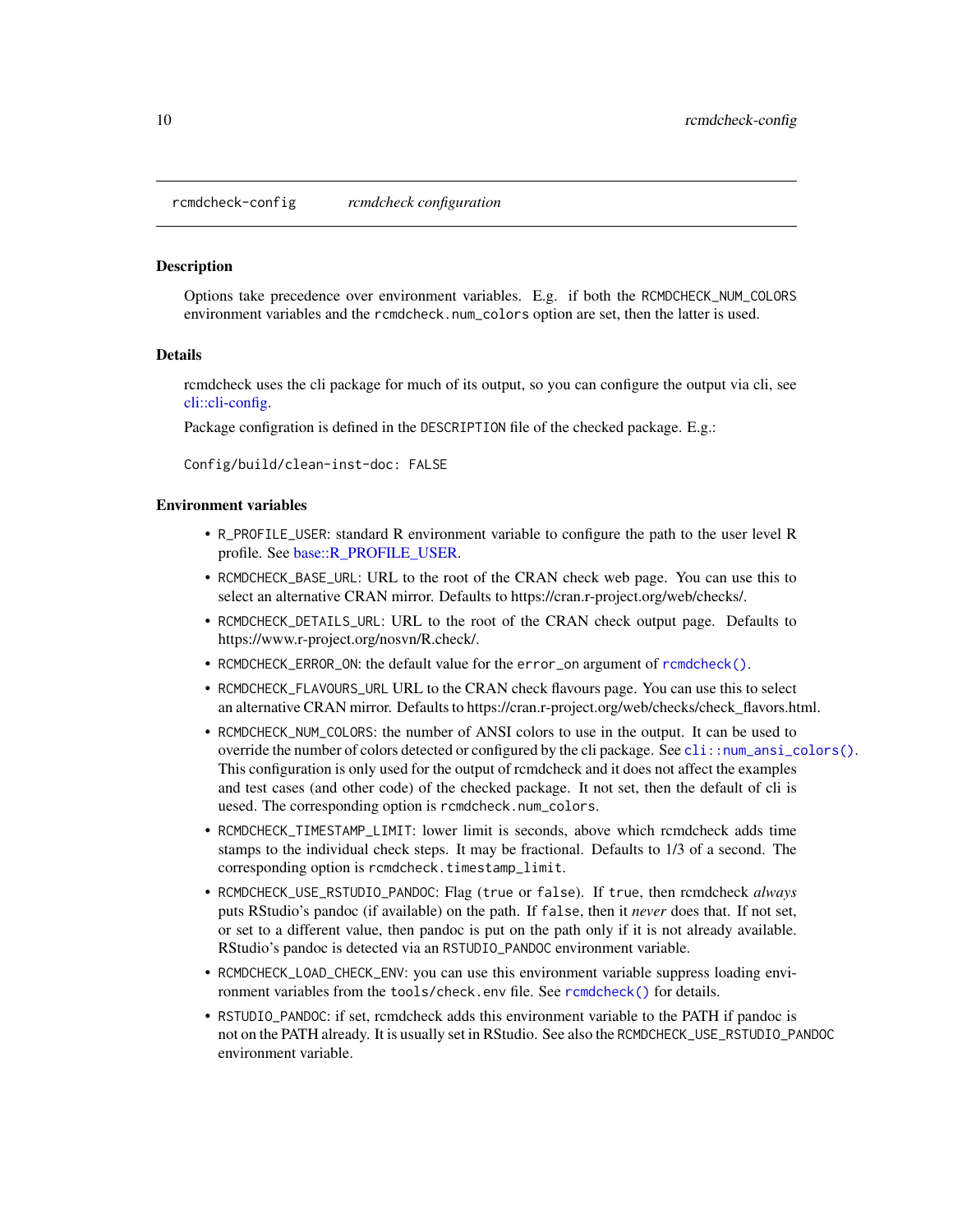#### <span id="page-10-0"></span>**Options**

- rcmdcheck.num\_colors: the number of ANSI colors to use in the output. It can be used to override the number of colors detected or configured by the cli package. See [cli::num\\_ansi\\_colors\(\)](#page-0-0). This configuration is only used for the output of rcmdcheck and it does not affect the examples and test cases (and other code) of the checked package. It not set, then the default of cli is uesed. The corresponding environment variable is RCMDCHECK\_NUM\_COLORS.
- rcmdcheck.test\_output: Flag (TRUE or FALSE), whether [print.rcmdcheck\(\)](#page-5-2) should print the full test output if there are no test failures. If some tests fail, then only the failures are printed, independently of this option.
- rcmdcheck.timestamp\_limit: lower limit is seconds, above which rcmdcheck adds time stamps to the individual check steps. It may be fractional. Defaults to 1/3 of a second. The corresponding environment variable is RCMDCHECK\_TIMESTAMP\_LIMIT.

#### Package configuration:

• Config/build/clean-inst-doc: Flag (TRUE or FALSE) to specify if the inst/doc directory should be cleaned up when building a package directory. If not specified, then NULL is used. See the clean\_doc option of [pkgbuild::build\(\)](#page-0-0) for more details.

<span id="page-10-1"></span>rcmdcheck\_process *Run an* R CMD check *process in the background*

#### **Description**

rcmdcheck\_process is an R6 class, that extends the [callr::rcmd\\_process](#page-0-0) class (which in turn extends [processx::process.](#page-0-0)

#### Usage

```
cp \le - rcmdcheck_process$new(path = ".", args = character(),
         build_args = character(), check_dir = NULL,
         libpath = .libPaths(), repos = getOption("repos"))
```

```
cp$parse_results()
```
Other methods are inherited from [callr::rcmd\\_process](#page-0-0) and [processx::process.](#page-0-0)

Note that you calling the get\_output\_connection and get\_error\_connection method on this is not a good idea, because then the stdout and/or stderr of the process will not be collected for parse\_results().

You can still use the read\_output\_lines() and read\_error\_lines() methods to read the standard output and error, parse\_results() is not affected by that.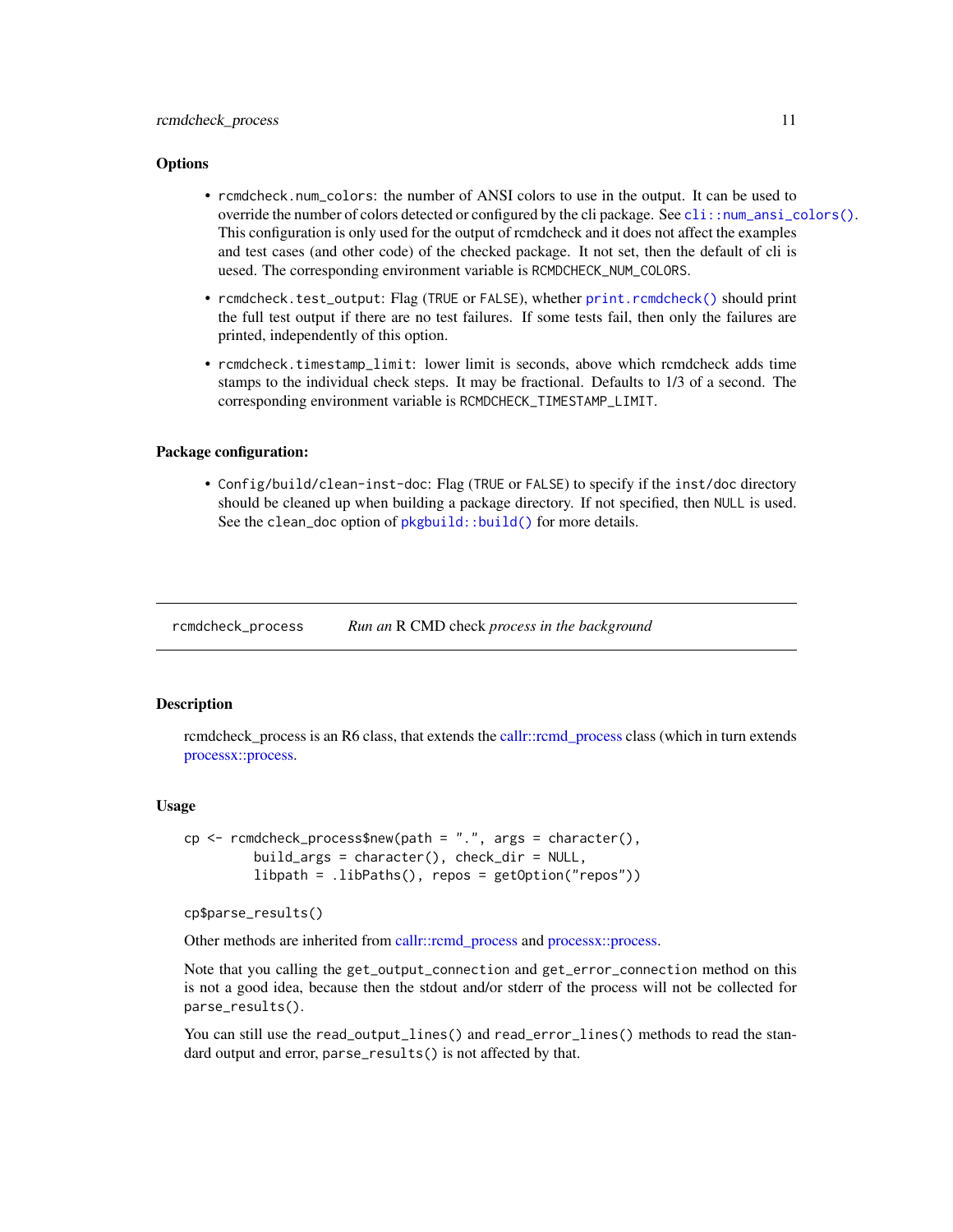#### <span id="page-11-0"></span>Arguments

- cp: A new rcmdcheck\_process object.
- path: Path to a package tree or a package archive file. This is the package to check.
- args: Command line arguments to R CMD check.
- build\_args: Command line arguments to R CMD build.
- check\_dir: Directory for the results.
- libpath: The library path to set for the check.
- repos: The repos option to set for the check. This is needed for cyclic dependency checks if you use the --as-cran argument. The default uses the current value.
- env: A named character vector, extra environment variables to set in the check process.

#### Details

Most methods are inherited from [callr::rcmd\\_process](#page-0-0) and [processx::process.](#page-0-0)

cp\$parse\_results() parses the results, and returns an S3 object with fields errors, warnnigs and notes, just like [rcmdcheck\(\)](#page-6-1). It is an error to call it before the process has finished. Use the wait() method to wait for the check to finish, or the is\_alive() method to check if it is still running.

xopen.rcmdcheck *Open the check directory in a file browser window*

#### Description

Open the check directory in a file browser window

#### Usage

```
## S3 method for class 'rcmdcheck'
xopen(target, app = NULL, quiet = FALSE, ...)
```
#### Arguments

| target    | rcmdcheck() result.                                                                                                           |
|-----------|-------------------------------------------------------------------------------------------------------------------------------|
| app       | Specify the app to open target with, and its arguments, in a character vector.<br>Note that app names are platform dependent. |
| quiet     | Whether to echo the command to the screen, before running it.                                                                 |
| $\ddotsc$ | Additional arguments, not used currently.                                                                                     |